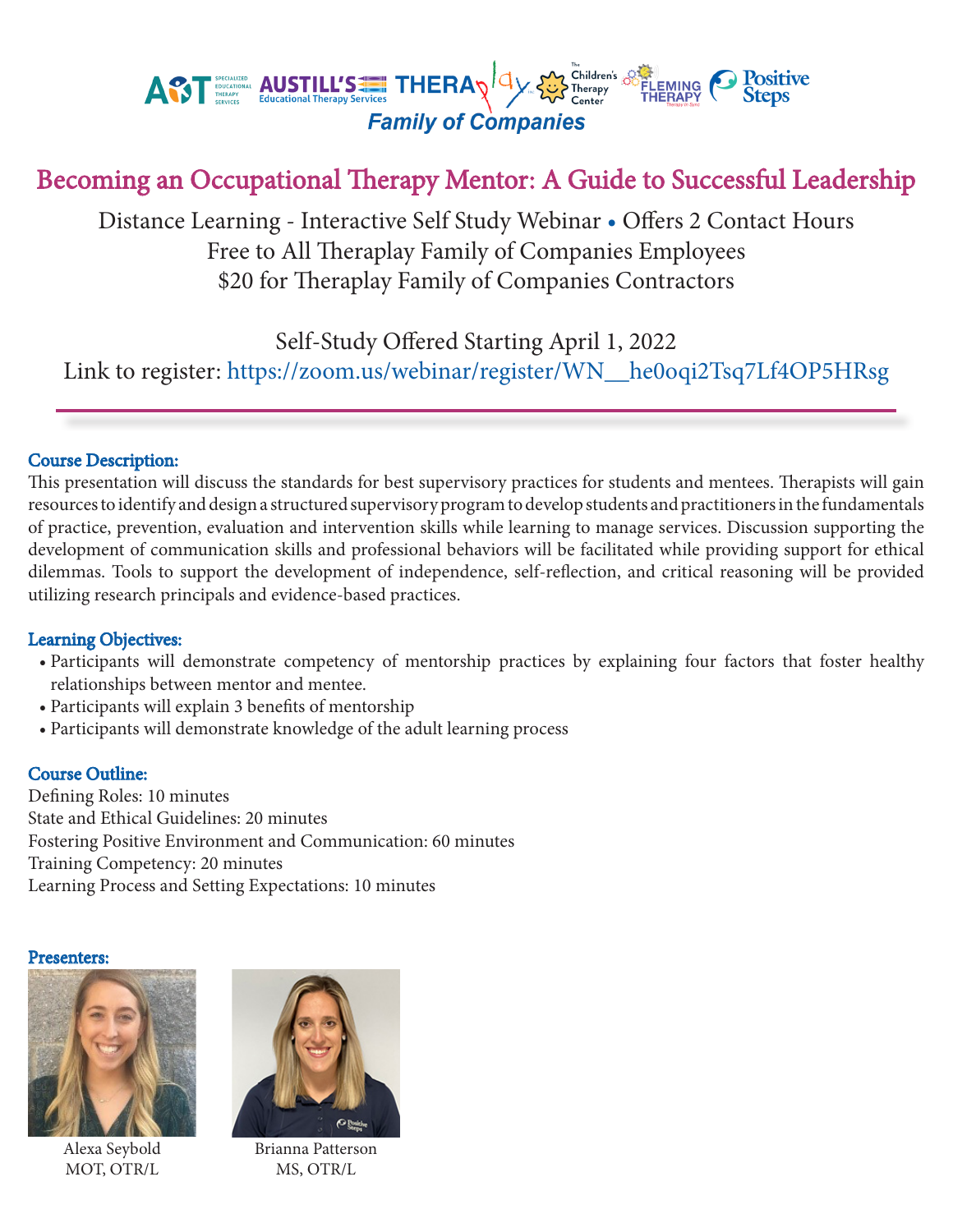Alexa has been a pediatric OT for 6 years. She practiced as a travel therapist for a year before finding Positive Steps Therapy, near her home in Pittsburgh, PA. She loves the scope that pediatrics offers, allowing her to support problem solving with families regarding executive functioning and handwriting. Alexa supports the provision of inservices to preschools and physician offices to connect with her community to increase knowledge about occupational therapy's distinct values to those she services.

Brianna Patterson has been a pediatric therapist for 7 years. She has worked in both early intervention and outpatient pediatric settings. Brianna has furthered her continuing education in infant and pediatric feeding, sensory processing and Neurodevelopmental Techniques (NDT). Brianna works for Positive Steps Therapy and has had the opportunity to mentor over ten level 2 students in her time as a clinician, as well as provide mentorship of new graduates/hires within the company.

# Presenter Disclosure Statements:

# Relevant Financial Relationships:

Alexa Seybold is an employee of Positive Steps Therapy. She will reference her place of employment and actual mentoring situations while adhering to HIPAA regulations in her presentation.

# Relevant Non-Financial Relationships:

Alexa Seybold has no non-financial relationships to disclose.

# Relevant Financial Relationships:

Brianna Patterson is an employee of Positive Steps Therapy. She will reference her place of employment and actual mentoring situations while adhering to HIPAA regulations in her presentation.

# Relevant Non-Financial Relationships:

Brianna Patterson has no non-financial relationships to disclose.

# Planning Committee Members:

### Sandra Wilde-Sutton OTR/L

Relevant Financial Relationship: Ms. Wilde-Sutton receives a salary from Theraplay, Inc. She participated in the planning and focus group to support the review of literature for course planning.

Relevant Non-Financial Relationships: Ms. Wilde-Sutton is a member of the AOTA. She is the OT consultant for the Theraplay Family of Companies AOTA provider status. Additionally, Ms. Wilde-Sutton is the ASHA CE Administrator for the Theraplay Family of Companies.

### Laurie Conran MS, OTR/L

Relevant Financial Relationships: Laurie Conran is an employee of The Children's Therapy Center. She participated in the planning and focus group to support the review of literature for course planning.

Relevant Non-Financial Relationships: Laurie Conran has no non-financial relationships to disclose.

### Caroline Donovan MSOT, OTR/L

Relevant Financial Relationships: Caroline Donovan is an employee of Theraplay, Inc. She participated in the planning and focus group to support the review of literature for course planning.

Relevant Non-Financial Relationships: Caroline Donovan has no non-financial relationships to disclose

# Privacy Policy:

Any and all personal information regarding each attendee will not be disclosed. Summaries of continuing education information will be sent to the individual, upon their written request.